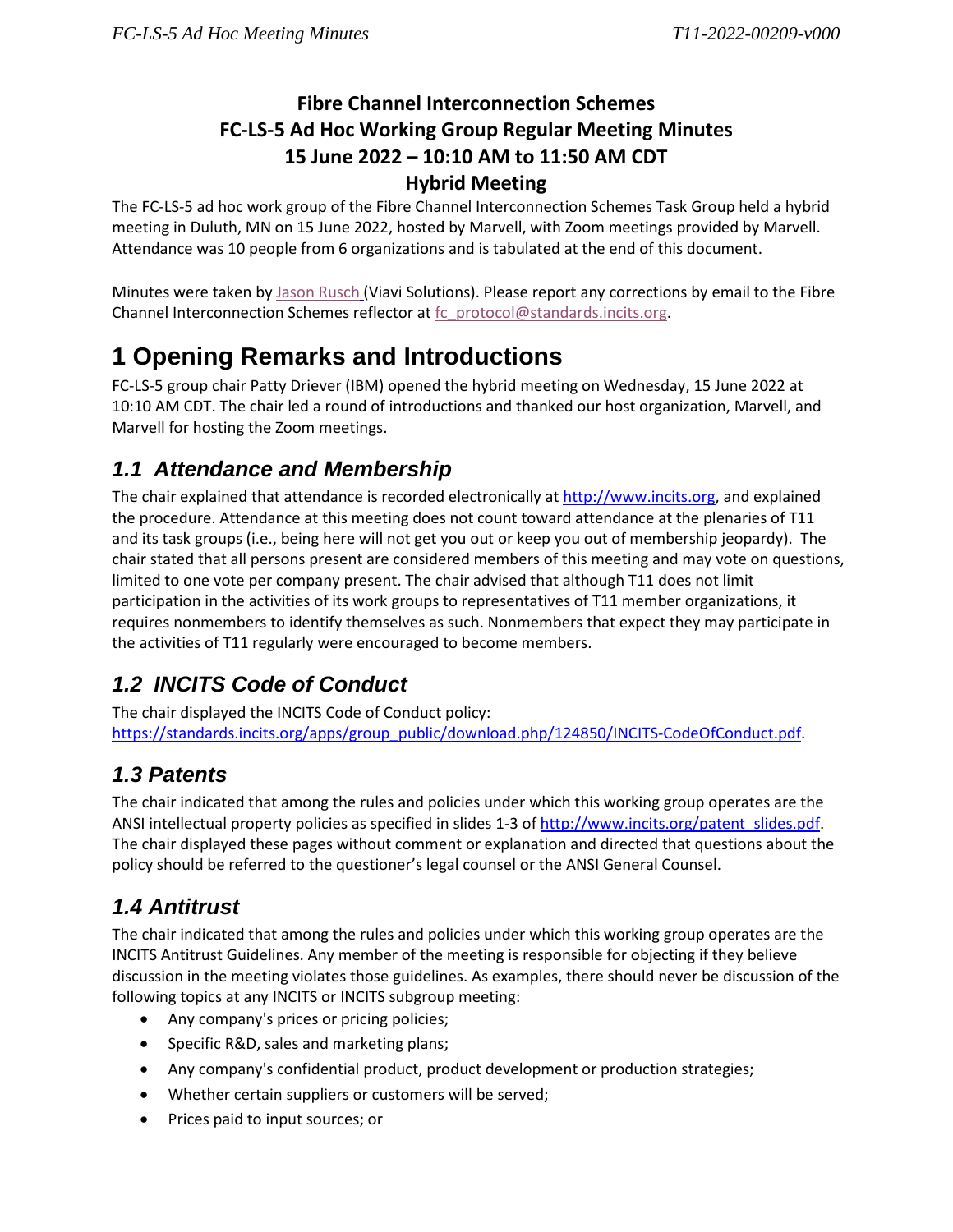• Complaints about individual firms or other actions that might tend to hinder a competitor in any market.

If such discussion is not immediately terminated, it is the chairperson's responsibility to terminate the meeting. The INCITS Antitrust Guidelines are available at [http://www.incits.org/standards-information/legal-info.](http://www.incits.org/standards-information/legal-info)

# **2.0 Approval of Agenda**

An agenda for the FC-LS-5 ad hoc work group regular meeting 15 June 2022 was posted as T11-2022-00197-v000.

*Roger Hathorn (IBM) moved and Howard Johnson (Broadcom Inc) seconded to accept T11-2022-00197-v000 as modified as the agenda for this regular meeting. Approved by acclamation.*

## **3.0 Review of Past Business**

#### *3.1 Review of Minutes*

Minutes for the FC-LS-5 ad hoc work group regular meeting 5 April 2022 have been posted as T11-2022-00142-v001.

*Howard Johnson (Broadcom Inc) moved and Roger Hathorn (IBM) seconded to accept T11-2022- 00142-v001 as the official minutes for the regular meeting on 5 April 2022. Approved by acclamation.*

#### *3.2 Review of Old Action Items*

**Action items carried forward from prior meetings:**  None.

**New action items from the previous meeting:**  None.

# **4 Old Business**

*4.1 Text Proposal for Adding ULP Name Registration/Query to Support NVMe NQNs in FC [T11-2022-00028-v004] Bharadwaj (Cisco)*

This proposal has been deferred to the next meeting cycle.

#### *4.2 Fabric Notifications - There's Always Just One More Thing [T11-2022-00117-v001] Johnson (Broadcom Inc)*

Howard reviewed the new text based on the previous meeting discussions. The group provided additional feedback the text proposal and Howard will revise for inclusion at the next meeting cycle.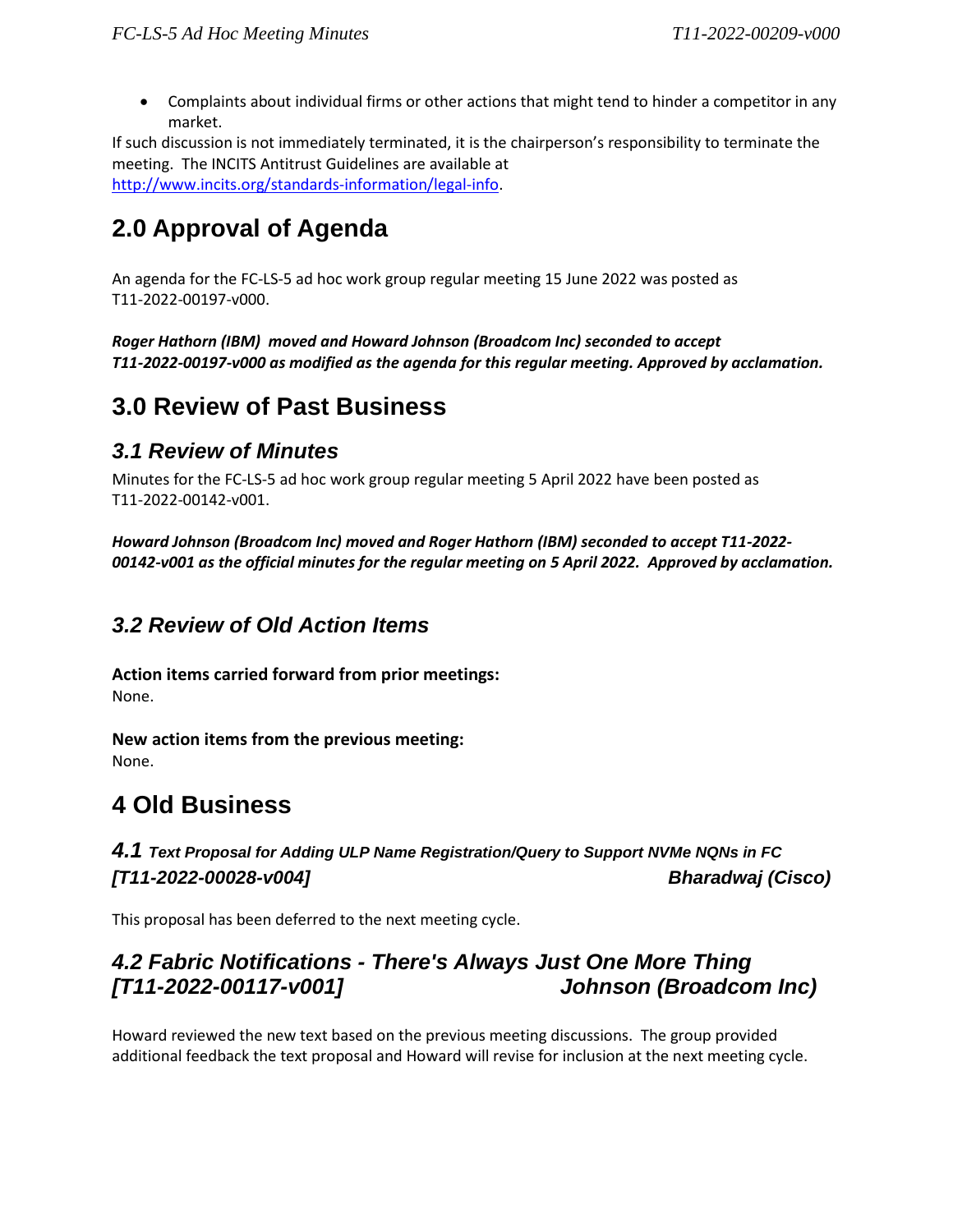#### *4.3 Fabric Notifications - PNL Technical Comments [T11-2022-00120-v002] Johnson (Broadcom Inc)*

This content was provided during the 4.2 agenda item.

# **5 New Business**

## *5.1 Port Notifications - There "Is" Somebody Out There! [T11-2022-00116-v000] Johnson (Broadcom Inc)*

Howard gave an overview of the presentation and introduced the concept of using Fabric Notifications to handle port decommission/recommission. This process is currently handled manually by the system administrator and can be error prone. The group discussed the advantages of this method versus using RSCN. The technical structure of the ELS commands was provided. Discussions with additional content will resume at the next meeting cycle.

This presentation will be considered for FC-LS-6.

# **6 Unscheduled Business**

None.

### **7 Project Schedule**

No changes.

| <b>Milestone</b>         | <b>Expected Date</b> |
|--------------------------|----------------------|
| Last Technical Input     | October 2020         |
| <b>RFC Ballot</b>        | October 2022         |
| T11 Letter Ballot        | <b>TBD</b>           |
| <b>Forward to INCITS</b> | <b>TBD</b>           |

## **8 Review of Action Items**

**Action items carried forward from prior meetings:**  None.

**New action items from this meeting:**  None.

## **9 Future Meeting Schedule**

#### *9.1 Interim Conference Call*

None.

#### *9.2 Next Plenary Week*

Request 2 hours for FC-LS-5 at the Hybrid T11 plenary week hosted in Chicago, IL August 9-12, 2022.